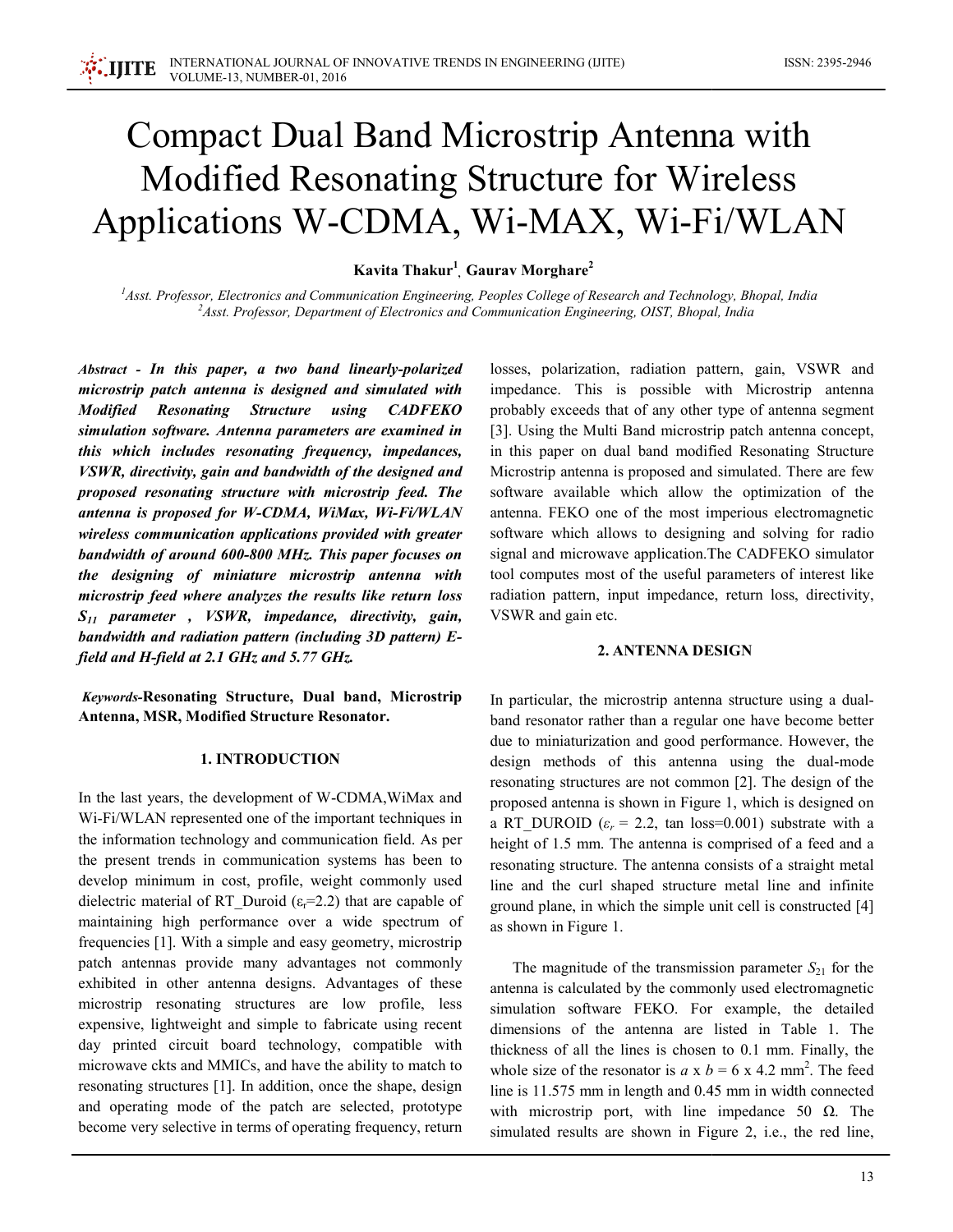where two resonant frequencies 2.1 GHz and 5.77 GHz can be clearly distinguished. The resonant frequencies of the MSR (Microstrip Resonating Structure) can be shifted by changing some parameters like  $11$ ,  $12$ ,  $13$ ,  $14$ ,  $15$ ,  $16$  and  $g1$ ,  $g2$ , g3 [3]. The selection of the dielectric material (here the Dielectric RT DUROID  $\varepsilon = 2.2$ , substrate of thickness 1.5 mm, is used which is common and easily available) is important for the performance characteristics of the resonator antenna. Each dielectric material has a specific dielectric constant which affects the output characteristics and desired parameters of the microstrip antenna. Thus, the dielectric substrate has an important role in the designing of any microstrip antenna [8].



Figure 1. The configuration of the proposed dual-band resonating structure microstrip antenna and

| Resona<br>ting<br><b>Freque</b><br>ncy<br>(GHz) | $S_{11}$<br>(dB) | <b>VSWR</b> | Imped<br>ance<br>$(\Omega)$ | <b>Dire</b><br>ctivit<br>(dBi) | Gain<br>(dB) | Band<br>widt<br>h<br>(MH<br>z) |
|-------------------------------------------------|------------------|-------------|-----------------------------|--------------------------------|--------------|--------------------------------|
| 2.1                                             | $-53$            | 1.03        | 50.5                        | 3.06                           | 2.86         | 800                            |
| 5.77                                            | $-37$            | 1.06        | 51.6                        | 4.04                           | 3.84         | 600                            |

#### **3 SIMULATION AND RESULTS**

The antenna simulation software CADFEKO, simulated and measured results of  $S_{11}$  are shown in Figure 3(a), in which two operating frequency bands are obtained for the designed antenna. The antenna is having the characteristics of the dual-band operation, i.e., a measured -53 dB  $S_{11}$  and bandwidth of 800 MHz for the lower band from 1.7 GHz. to 1.5 GHz at first resonating frequency and -37 dB  $S_{11}$  and a bandwidth of 600 MHz from 5.45 GHz to 6.05 GHz at second resonating frequency, covering the W-CDMA, WiMax and Wi-Fi/WLAN, characteristics of VSWR is shown in Figure 3 (b). The results of  $S_{11}$  return loss, VSWR and impedance are given in Table 2.

The proposed antenna covers the following wireless communication bands: W-CDMA (1885-2200 MHz) WiMax (2500-2690 MHz), Wi-Fi/WLAN (IEEE 802.11 a/h/j) HYPERLAN (5150-5825 MHz).



Figure 3 (a) Simulated results of S11 parameter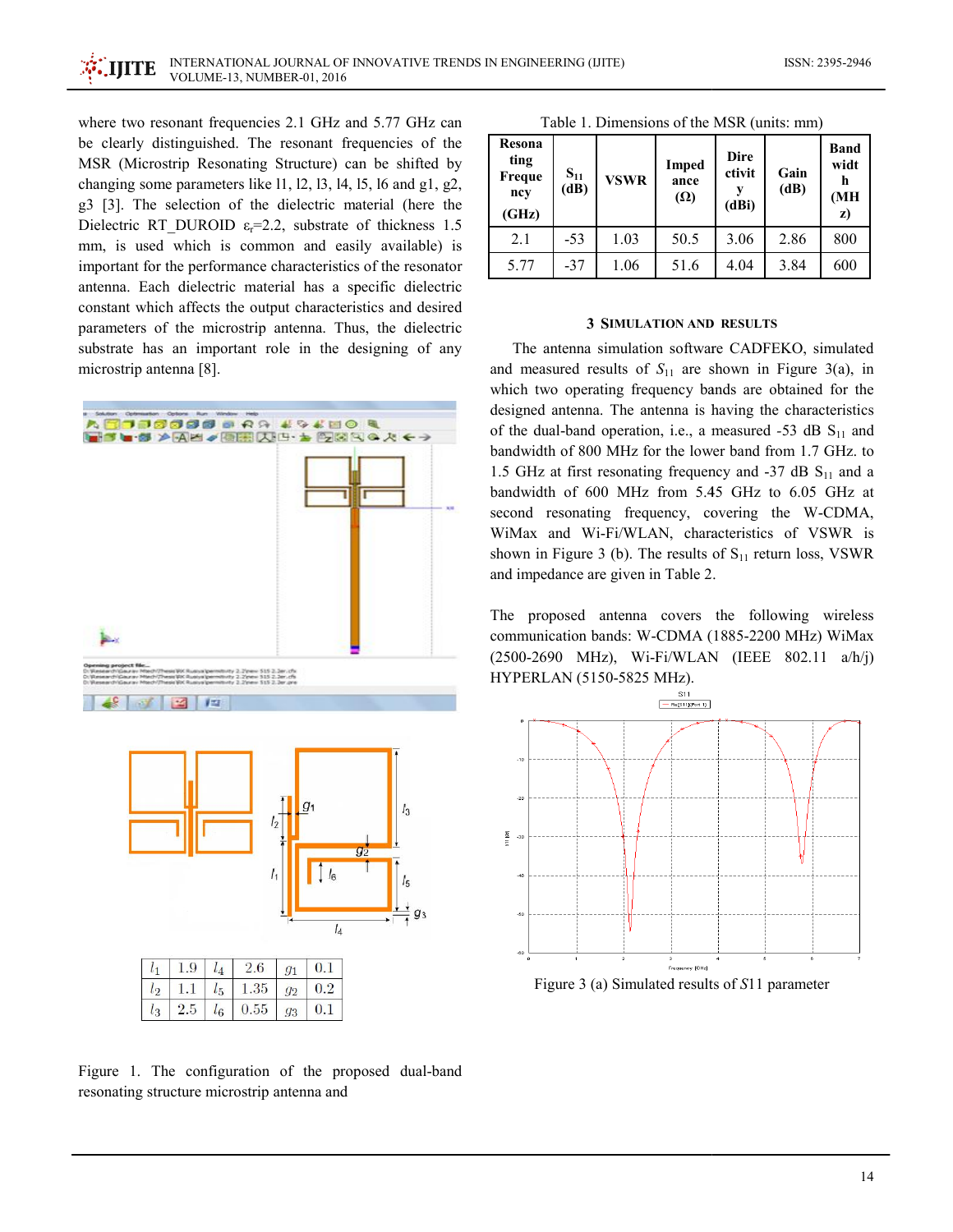

Figure 3 (b) VSWR for proposed dual band antenna



Figure 4. shows the radiation pattern at 2.10 GHz



Figure 5. shows the radiation pattern at 5.77 GHz

The simulated radiation patterns for the proposed dualband modified structure for microstrip antenna are plotted in Figures 4 and 5, The measured radiation patterns for both frequencies include the polarization in the azimuthal direction (xy - plane) and the elevation direction (xz and yzplanes) when operating at 2.1 and 5.77 GHz for GPS/GSM and WLAN/Wi-Fi applications.

#### $\overline{\mathbf{4}}$ **CONCLUSION**

We have designed and simulated two band microstrip antenna with modified resonating structure which has a resonating frequency of 2.1 GHz and 5.77 GHz with return loss of -53 dB and -35 dB. This miniature dual band antenna has wide application in W-CDMA, WiMax, Wi-Fi/WLAN of wireless communication. Advance optimizations are also possible to achieve required operating frequencies. The unique feature of this microstrip resonating structure antenna is its compact and small size to get better performance. This paper presents a configuration for the Microstrip Patch Antenna for different wireless Applications, which provides a higher bandwidth and gain without using special techniques [7].

### **REFERENCES**

- [1] C.A. Balanis, Antenna Theory, 2nd Ed., John wiley & sons, inc., New York.1982.
- [2] Jaemin An, Yuseon Kim, Hyunseong Pyo, Hyesun Lee, Yeongseog Lim," Determining Resonant Frequencies of Single Dual-Mode Resonator and its Application", Proc. IEEE Antennas and Propagation, 2010
- [3] G. Du, X. Tang, and F. Xiao,"Tri-Band Metamaterial Inspired Monopole Antenna with modified S-Shaped Resonator., Progress In Electromagnetics Research Letters, Vol. 23, pp39-48, 2011
- Bin Yang, Yong-Chang Jiao, Wei Zhang, Huan-Huan Xie, Fu- $\lceil 4 \rceil$ Shun Zhang ", Dual-band ring-shaped antenna for WiMAX/WLAN applications", IEEE trans. 2011
- [5] Wen-Chung Liu, Chao-Ming Wu, and Yang Dai," Design of Triple-Frequency Microstrip-Fed Monopole Antenna Using Defected Ground Structure", vol.59 ,no.7, July 2011.
- [6] Muhammad R. Khan, Mohamed M. Morsy, Muhammad Z.Khan and Frances J. Harackiewicz." Miniaturized Multiband Planar Antenna for GSM, UMTS, WLAN, and WiMAX bands", IEEE tans. 2011.
- [7] Aiza Mahyuni Mozi, Dayang Suhaida, Awang Damit and Zafirah Faiza," Rectangular Spiral Microstrip Antenna for WLAN Application", IEEE Control and System Graduate Research Colloquium (ICSGRC 2012), 2012.
- [8] G. Jegan, A.Vimala juliet, G. Ashok kumar " Multi B and Microstrip Patch Antenna for Satellite Communication", IEEE tans. 2011.
- [9] Gaurav Morghare and Poonam Sinha, "Dual band optimized microstrip antenna with modified resonating structure using CADFEKO", International Journal of Advanced Research in Electrical, Electronics and Instrumentation Engineering, Vol. 2, Issue 10, October 2013
- [10] Gaurav Morghare and Poonam Sinha, "Design of Triband Miniature Microstrip Antenna with Modified Resonating Structure using CADFEKO ", International Journal of Scientific and Research Publications, Volume 4, Issue 1, January 2014